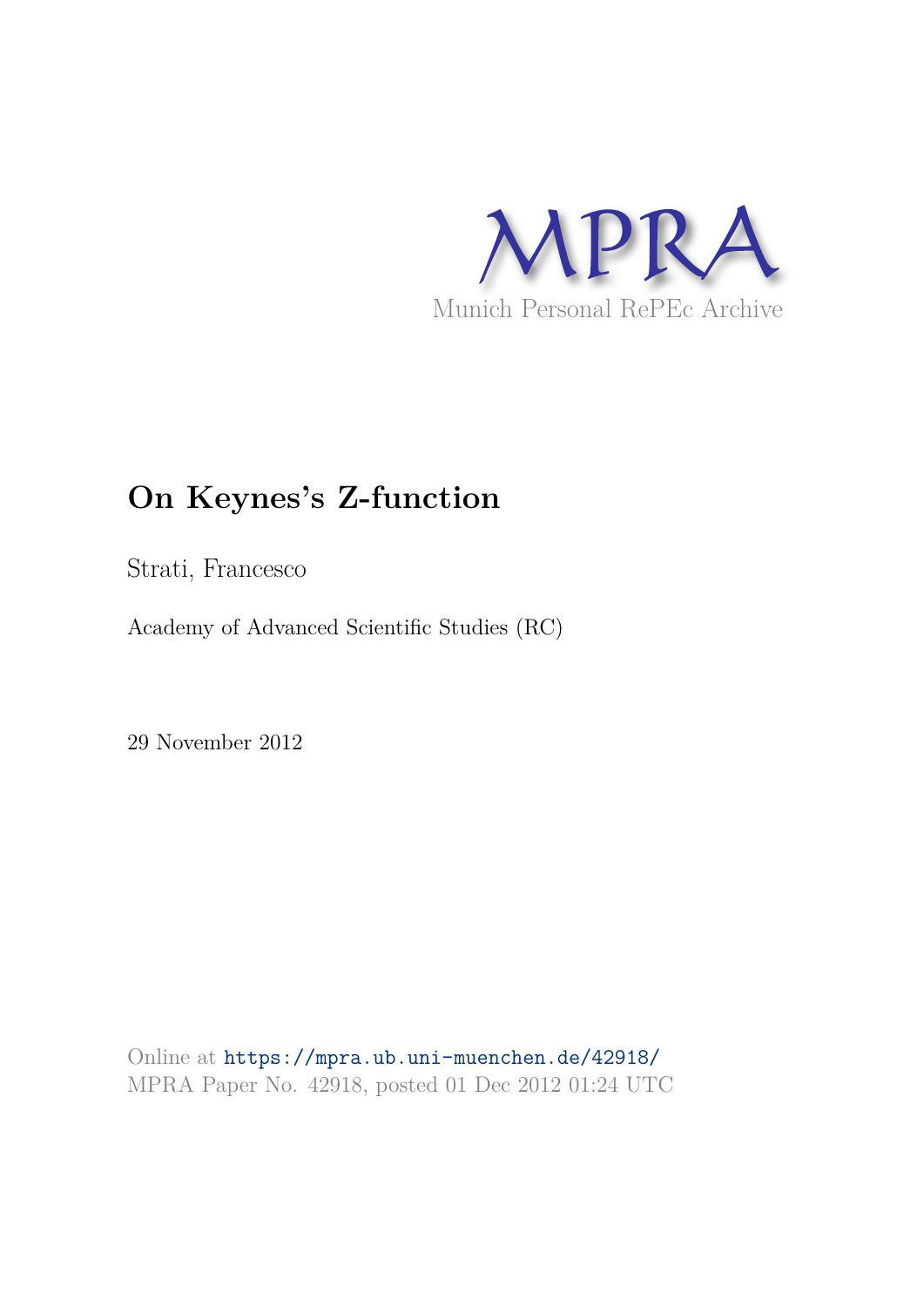## On Keynes's Z-function

Francesco Strati Academy of Advanced Scientific Studies Via Filippini, 71 francesco.strati@aass.it

Reggio Calabria

#### Abstract

This paper is intended to give a general, but rigorous view about what is the Z-function and what are the hidden relations of the Keynes's General Theory. In Section 1 I shall depict the concept of probability and that of the weight of argument, in Section 2 I shall introduce quite an important definitions such as the  $Z$ -function is different from the  $Z^*$ curve, and some paramount notions. The Section 4 is intended to grasp the importance of the chapters 20-21 of the General Theory, whereas in Section 5 I shall comment, very quickly, some properties of  $Z^*$  in a topological view.

## **Contents**

| 1 The meaning of the expectation            | 2 |
|---------------------------------------------|---|
| 2 The tools                                 |   |
| 3 Subtle relations in the General Theory    | 8 |
| 4 A very brief topological comment on $Z^*$ | 9 |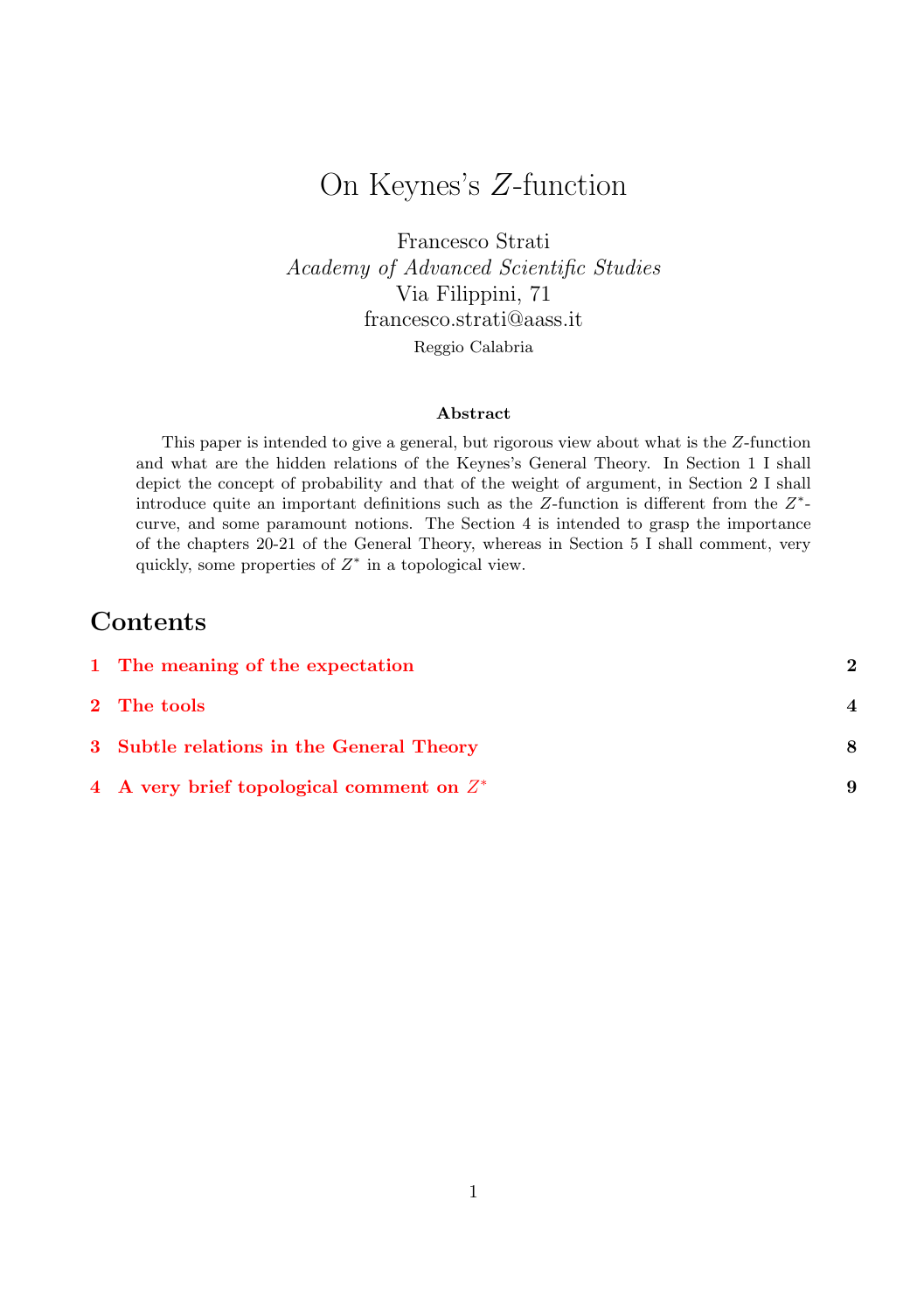#### 1 The meaning of the expectation

The Keynes's General Theory is not a difficult book itself and it is not mathematically badwritten. I reckon that this book is a fair son of a genius mind, a difficulty might stem from its unconventional geniality, it cannot be read as an everyday book about macroeconomics puzzles, it has to be read as a book brimful of lurking intuitions. It is because of this that there are several interpretations of his thoughts. In order to comprehend the Keynes's masterpiece it is obviously needed at least a weak knowledge about his less famous dissertation A Treatise on Probability. Althought this is the only Keynes's work concerning probability matters, it is fundamental in order to soundly understand the later Keynes's works. The General Theory (GT) is uncertainty soaked and the notions of knowledge and rational belief play a central role in the entrepreneur-consumer decision making: the core of the GT. It has always been stressed the important role of the demand and thus of the propensity to consume, liquidity-preference et cetera, and it was left in the beckground the role of the supply side. This is quite an interesting lack in economic analysis inasmuch supply matters play a paramount role in order to reach the point of effective demand and hence to reach a level of employment. This is reached by combining several expectations of prices and profits, and thus the point of effective demand gives rise to an employment level. It is fascinating to say that there is a bright combination between psychological and real world, rather Keynes gives birth to a model where psychological puzzels rule real matters and viceversa. I daresay that a psychological framework of an entrepreneur hinges on his belief and that of the environment, namely pessimism or optimism. The belief is rational and thus this is not a subjective caprice

If a man believes something for a reason which is preposterous or for no reason at all, and what he believes turns out to be true for some reason not known to him, he cannot be said to believe it rationally, although he believes it and it is in fact true. On the other hand, a man may rationally believe a proposition to be probable when it is in fact false. The distinction between rational belief and mere belief, is not the same as the distinction between true beliefs and false beliefs. The highest degree of rational belief, which is termed certain rational beliefs, corresponds to knowledge Keynes J.M. (1921).

It is thus important to understand that by the term expectation it is intended a rational expectation, hence the Keynes's view of decision making underpins the notion of effective demand. The decision making is of the form already seen in the *Treatise* and a central role is assumed by its weight of argument  $(\omega)$  (see Strati F. (2012), Strati F. (2010)). The probability relation is  $a/h$ ; our premisses consist of any set of propositions h and our conclusion consist of any set of propositions a, it is a particular kind of relation  $a\mathcal{R}b$ , it can be thought of as a sub-relation of  $\mathcal{R}$ . It is important to know that that h is the subjective part, whereas  $a/h$  is objective, rather, as a matter of definition, the Keynes's probability is objective but only once the subjective h has been fulfilled. A decision is make taking into account a kind of knowledge: the acquaintance, together with the intuition, is a direct knowledge of an object; a certain belief. In Keynes's world (and our one) very few events can be solved by using *direct* knowledge and thus it is important the notion of indirect knowledge. In summary, there are two kinds of knowledge: by things and by truth, the former is given by acquaintance whereas the latter by a proposition. When we percieve something or understand it we can talk about direct acuaintance, albeit we do not have a knowledge yet. We might have an experience such as a senstation of an object, but we need an intuition about that object. Given that, this object  $u$  is linked with our  $h$  and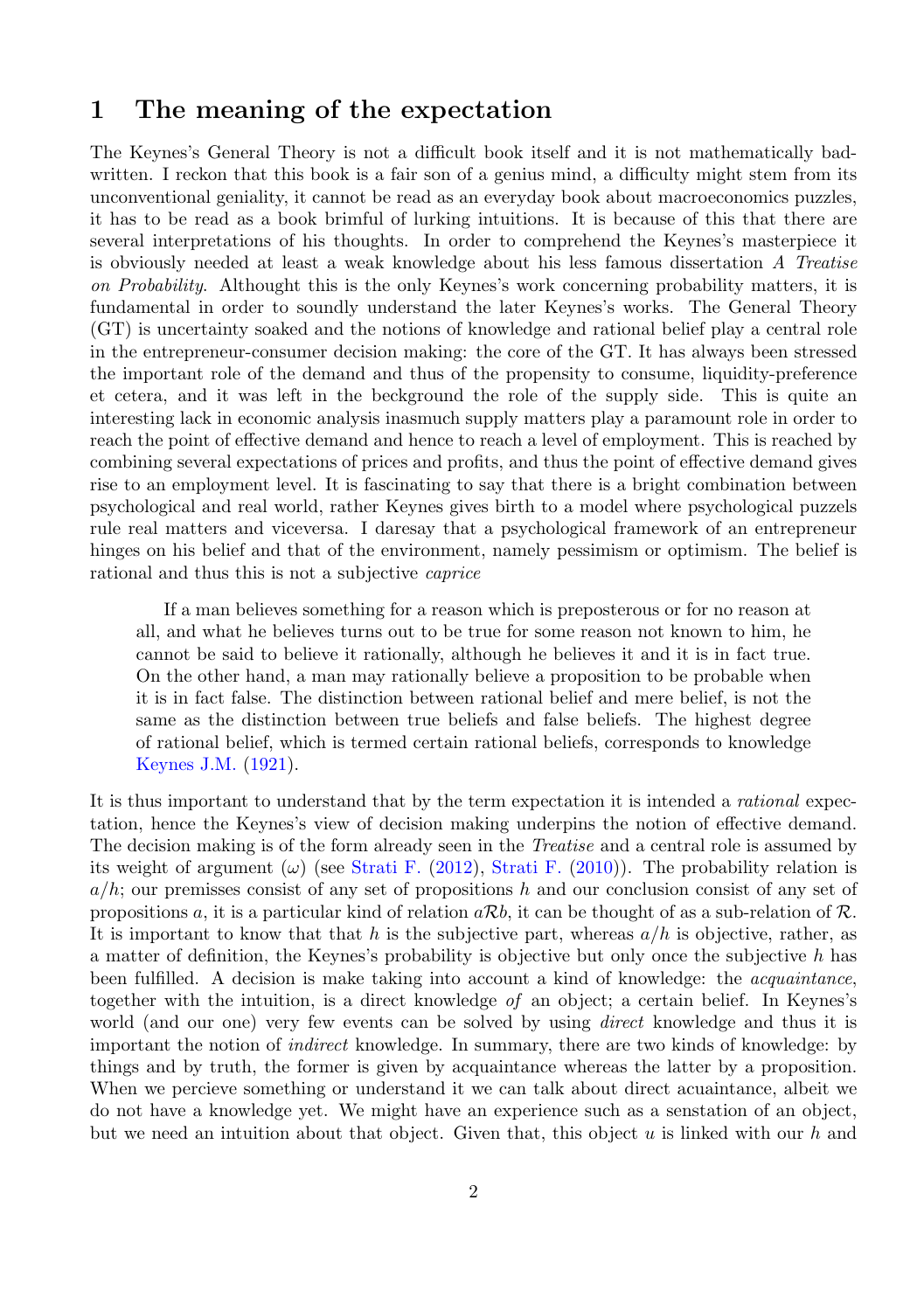thus we know h because of our acquaintance of  $u$ , in few words this is the so called indirect knowledge, hence h hinges on u. In order to soundly comprehend these puzzles see Strati F. (2012). The weight of argument plays a significant role in this kind of knowledge:

 $i \omega = 0$  total uncertainty (the case of the famous Animal Spirit);

- ii  $\omega < 1$  but  $> 0$  one faces uncertainty (it is the general case in the GT);
- iii  $\omega = 1$  complete knowledge.

I daresay that  $\omega$  is the completeness of information available, rather in the case of  $\omega = 1$  there is a direct knowledge of an object and thus it is known directly by acquaintance, hence it is certain. It is the case of the classical quantitative theory of money and the movement of money and prices. When  $\omega = 0$  there is no information *about* an object, hence there will not be a rational decision making. The case  $\omega < 1$  is the most important, rather there is a certain level of knowledge about an object but it is not complete, there exists something that we do not know and thus we cannot control, however it is the general case of the General Theory. For now it is important to understand that the weight of argument is the level of information available (evidence), of course it is different from the concept of probability

The weight, to speak metaphorically, measures the sum of the favourable and unfavourable evidence, the probability measures the difference Keynes J.M. (1921).

The notion of  $\omega$  encompasses the important role played by the information in order to build up a good estimation of the probability  $a/h$ . Thus the information about u infers the information about h given  $\omega$ . The point of effective demand is the matched  $Z = D$  functions, and thus the expected profits and the expected prices play a paramount role so as to establish the level of employment needed. It is straightforward the importance of  $\omega$ , a reliability of an expectation is underpinned by the level of  $\omega$  and thus the weight of argument, the level of information available, is crucial in the decision making in order to forecast prices and profits for a wanted production (its costs) and a wanted employment.

When Keynes said that the probability (its great part) cannot be represented by a number, he intended that the propability must be represented by an interval (see Brady M. E., Gorga C. (2009)). The  $\omega \in [0, 1]$ , whereas the uncertainty  $u \in [1, 0]$  (different from the u used above), it is plain that the uncertainty is the *inverse* of the weight of argument  $0 \leq \omega \leq 1$  and  $1 \leq u \leq 0$ . When  $u = 0$  then  $\omega = 1$ , thus  $u = f(\omega)$  Brady M. E., Gorga C. (2009). The Keynes's concepts have been misunderstood and his theory is treated as if the  $\omega = 1$  would be the general case of the GT and thus there is only risk and not uncertainty. This implies that  $L_2 = 0$  ( $M_2 = 0$ ), the propensity to hoard will be zero,  $M = M_1$ , the only transaction-money will be treated, so  $u = 0$ and  $\omega = 1$ .

The Keynes's concept of decision making is well depicted by the coefficient of weight-risk denoted by  $c$ :

$$
c = p \left[ \frac{1}{(1+q)} \right] \left[ \frac{2\omega}{(1+\omega)} \right] = \frac{2p\omega}{(1+q)(1+\omega)} \tag{1}
$$

in Keynes' words

If A is the amount of good which may result, p its probability  $(p+q=1)$ , and E the value of the 'mathematical expectation' so that  $E = pA$ , then the risk is R, where  $R = p(A - E) = p(1 - p)A = pqA = qE$ . This may be put in another way: E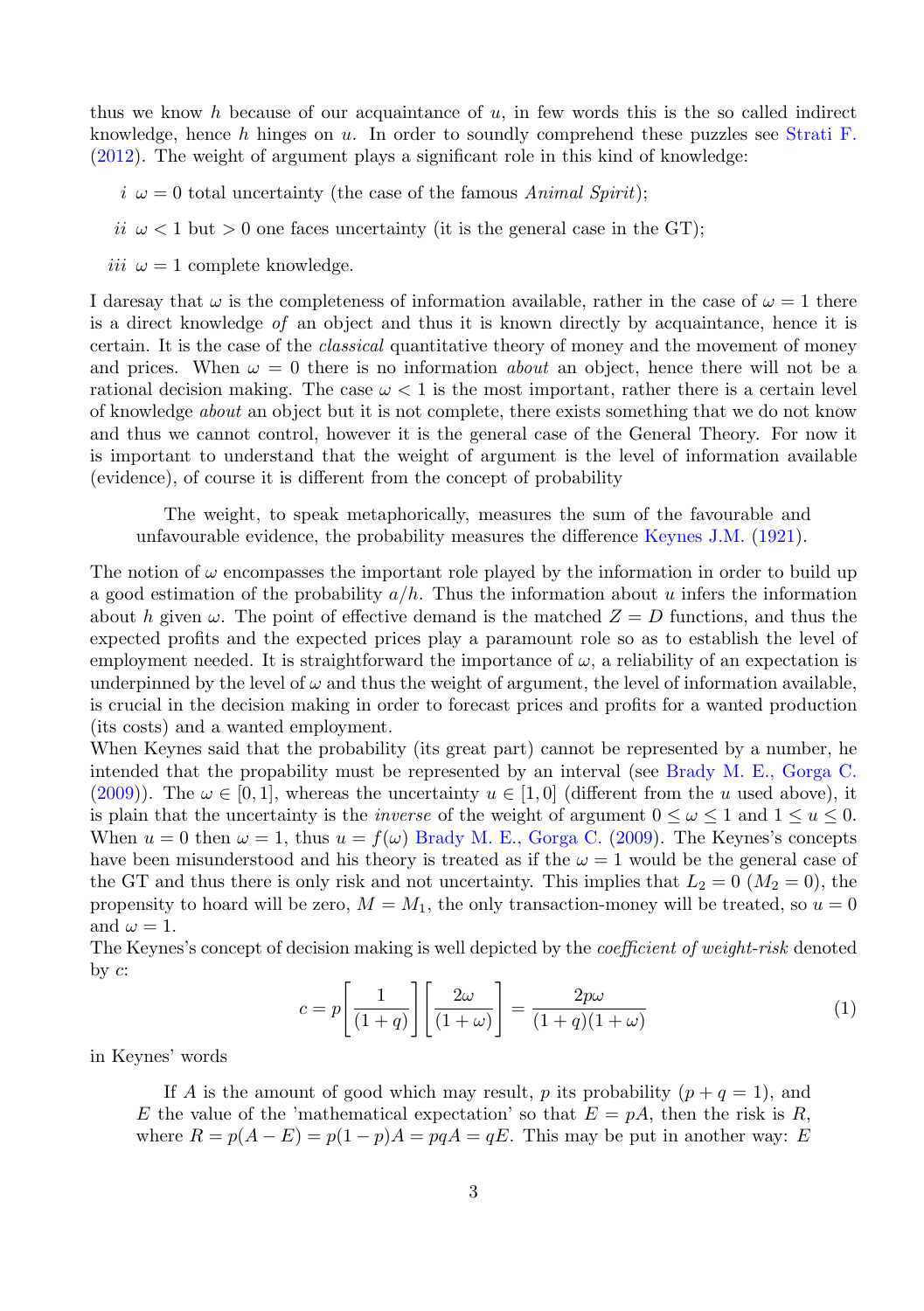measures the net immediate sacrifice which should be made in the hope of obtaining A; q is the probability that this sacrifice will be made in vain; so that  $qE$  is the risk Keynes J.M. (1921) p.315.

Furthermore it is plain that the aim of a decision maker is to maximize cA. If the  $\omega = 1$  then

$$
c = p \left[ \frac{1}{(1+q)} \right] \cdot 1 = \frac{p}{(1+q)}
$$

and thus there will be only the risk calculation in  $c$ , but it is a special case of the GT. In this section we have seen the important and, alas, underestimated theory behind the concept of expectation, the core notion of the GT mechanism. In the following sections I shall use the notion of  $\omega$  or c in order to clarify their importance in the GT, they are the soul of the expectations treated in the General Theory. In particual I shall depict their meaning in the paramount context of the elasticities of the chapters 20 and 21 of the GT.

### 2 The tools

Once I have explained, albeit broadly, the concept underpins the Keynes's expectation, it is now time to know the tools of the heart of the GT.

Equilibrium In Hayes M. (2008) it is clarifed the interesting concept of the Keynes's equilibrium, Hayes divides it into four different moments; in his words:

- a a state of balance between countervailing forces or processes, notably supply and demand;
- b a state in which no party has both reason and power to change their position;
- c a state in which all parties make their preferred choices;
- d a state in which expectations are fulfilled.

Following the Marshall approach, Keynes stressed the  $a, b$ -equilibrium, this is intended in its "mechanical sense of the balancing of supply and demand through price competition in perfect markets: a state of rest, however temporary" Hayes M. (2007). Furthermore, the competitive equilibrium is given by the choices of entrepreneurs, consumers and investors, and thus the state of rest and the choices will be metched. It is important to know that the equilibrium is in rest, but at a given moment, because it might change its position from day to day. The time plays a central role in the notion of equilibrium and it is of utmost importance in defining what kind of time is used in the GT. The Keynes' shortest unit of time is the day, the elder Marshall's market and short periods, as much the difference between realised and expected prices and between income and effective demand; between something that has just happened (thus known) and something that will happen (unknown). An entrepreneur decides on production and employment in two kinds of period: the day and the period of production made of several days. The day is "the shortest interval after which the firm is free to revise its decision as to how much employment to offer" Keynes J.M. (1936), but an employment adjustment will be done at the end of the period of production. That is to say, each day an entrepreneur maximises his expected profit and thus he adjusts the level of employment in his firm, but the actual adjustment could be done at the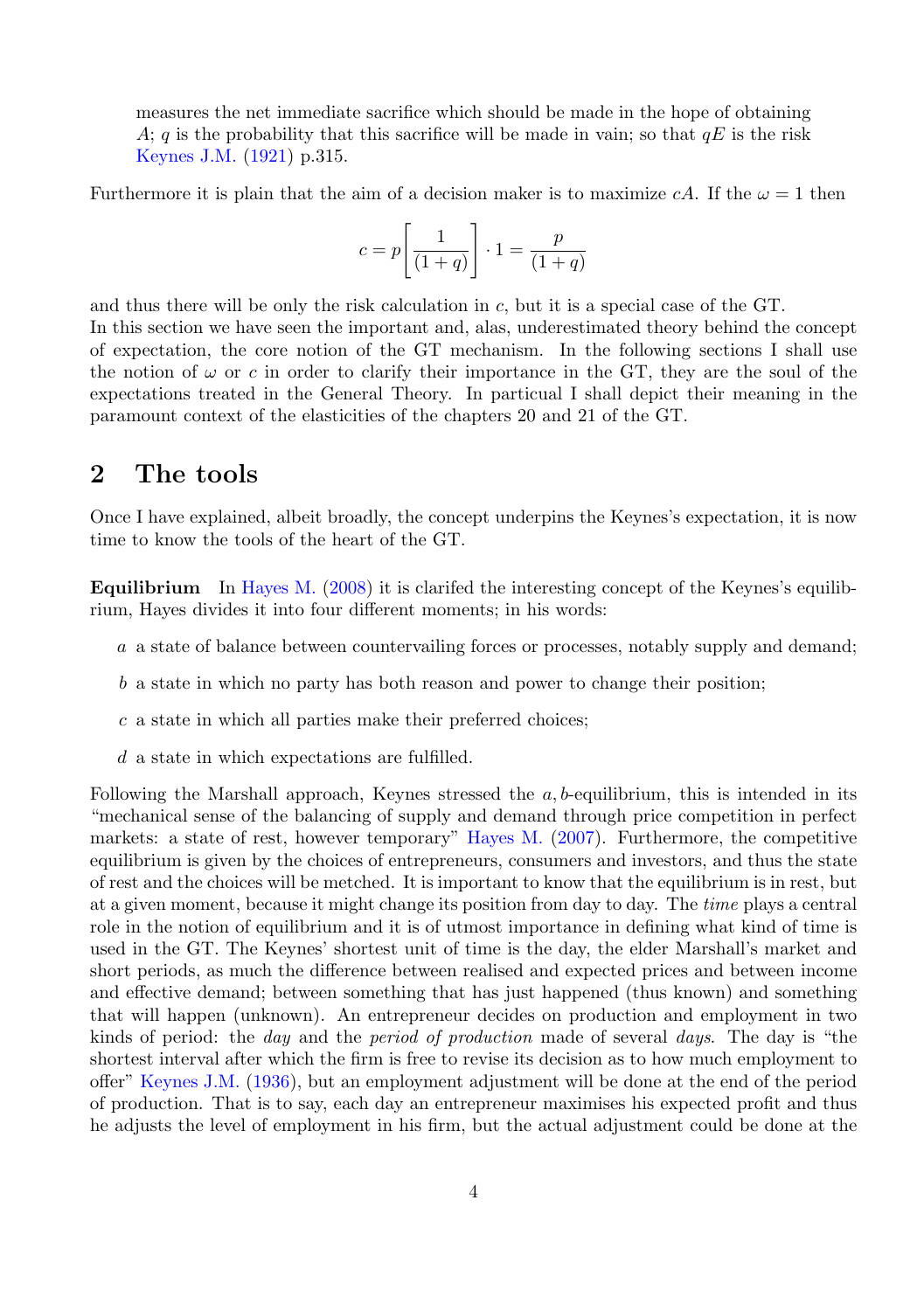end of the production. In each day (that might be or not the calendar day) there is a  $Z_n = D_n$ , that is to say as much  $D_n^*$  (effective demand) as days, each  $D_n^*$  is the daily profit maximisation and psychological adjustment of employment given the expectations "of the market prices they will receive for the heterogeneous finished output that will emerge at the end of the various production periods" Hayes M. (2007). Hence the supply curve, denoted by  $Z^*$ . I am talking in a microeconomic perspective so as to clarify the notions, but of course they have to be seen through a macroeconomic view as we shall see later on.

Income and Effective Demand Hayes has talked about the *Swedish method* or ex ante-ex post method. It is used, for instance, by using the keynesian cross where the output is given when the expectations of income (which is ex ante) are fulfulled (ex post). In this case there is an  $(a, d)$ -equilibrium and, of course, it is not the case of an  $(a, b)$ -equilibrium. According to Hayes, Keynes did not care about the fulfillment of the expectations and the point of effective demand is by no means a *Swedish* point of equilibrium. Moreover, this model has only one point of equilibrium whereas Keynes intended several points of equilibrium from day to day. The swedish method is a very huge mistake in defining Keynes's approach and, alas, it is the most famous expression of Keynes in the academic world but it is not a Keynes's view at all; it is such a shame for that brilliant mind. Thus, following Hayes, this equilibrium condition is

$$
Y^*=D^*=D
$$

where  $Y^*$  is the income in equilibrium,  $D^*$  the effective demand and D the aggregate demand function. It is a very simply view because, in a general fashion, all of them are different. A more interesting equilibrium point could be

$$
Y^* = D^* = Z^* (= (D = Z))
$$

where  $Z^*$  is the aggregate supply curve,  $Z$  the aggregate supply function. It is worth noting that there is a subtle but fundamental distinction, noted in Heller C. (2009), from  $Z^*$  to  $Z$  which is clear by the equality  $Z^* = (Z = D)$  (it will be treated in the next section). It is important to say that the expected income and the realised income are different  $Y \neq Y^*$ , furthermore the employment, and thus the production, is given by the expectations of profits and prices that are quite a different things from the espected income  $Y^*$ . Thus  $Y \neq Y^*$  and  $D^* \neq Y^*$ , moreover  $D^* \neq D$  but  $D^* = Z^*$ , thus

$$
Y \neq Y^* \neq D^* = Z^*.
$$

The point of effective demand is a bunch of *expectation* points and cannot be the same thing of an expected value or an expected point. The employment is always in equilibrium from day to day, the quantum entity of the GT.

#### What about  $Z$  and  $D$ ? In Keynes' words

Let  $Z$  be the aggregate supply price of the output from employing  $N$  men, the relationship between Z and N being written  $Z = \psi(N)$  which can be called the *aggragate supply function...* let  $D$  be the proceeds which entrepreneurs expect to receive from the employment of  $N$  men, the relationship between  $D$  and  $N$  being written  $D = f(N)$ , which can be called the *aggregate demand function*.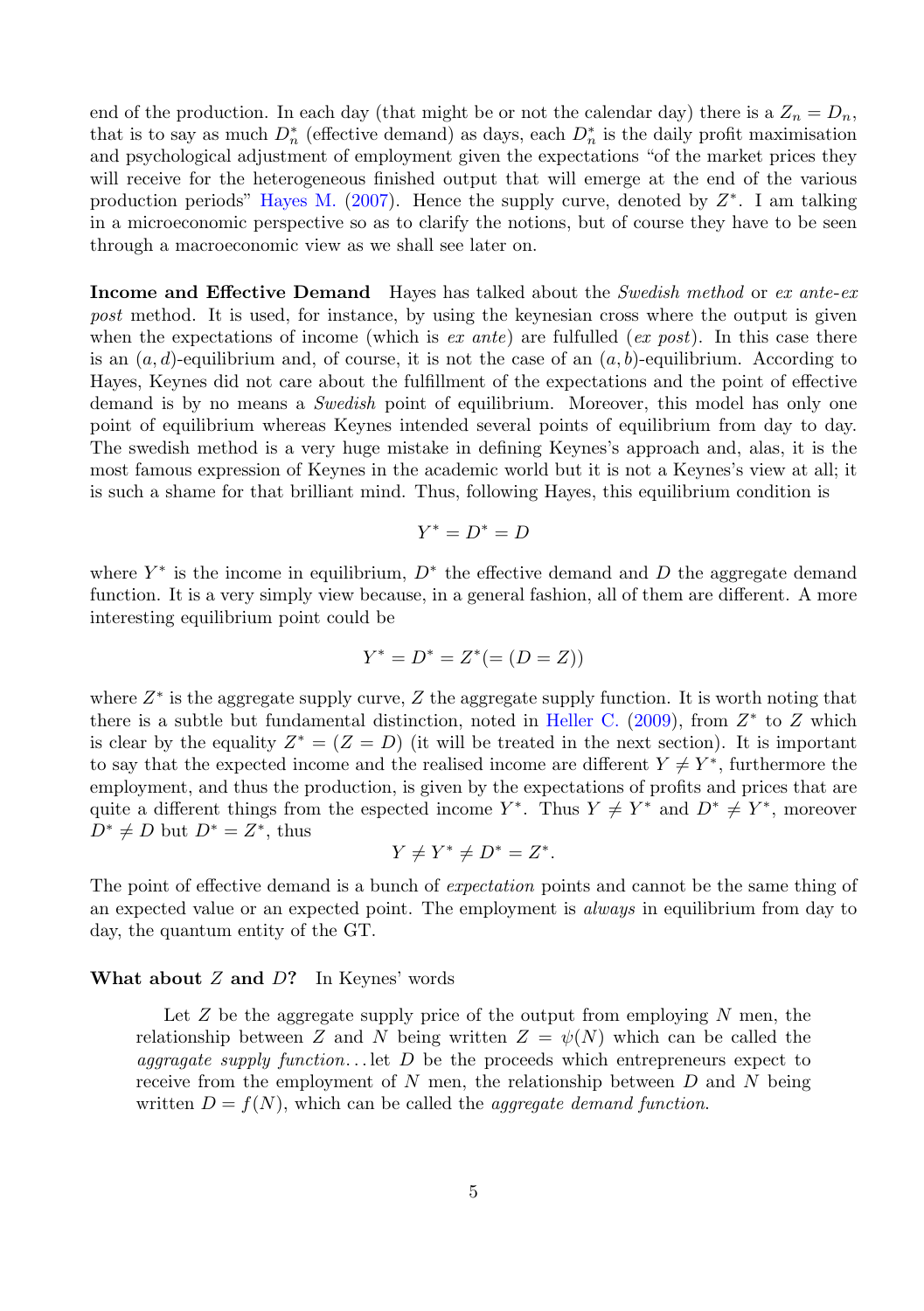The aggregate Z-function relates the expected proceeds (value added, namely the expected profits and the factor costs) from heterogeneous output to the employment, this can be homogeneous if one refers to it by using monetary wage measure. The population's level of income is of utmost importance in defining the level of employment, rather  $Y = D_1 + D_2 = C + I = PO$ , where Y is the realised aggregate demand,  $D_1$  the propensity to consume,  $D_2$  the propensity to invest, P the current price and O the finished output. We call  $D = \rho O$  the expected aggregate demand demand where  $\rho$  is the expected price and O the wanted level of output. The propensity to consume, as the reader knows, grows slower than the income, and thus in order to obtain the full employment it is needed to fill the gap between income and actual consume by the investment. It is now sensible the importance of those psychological factors. The propensity to consume is denoted by  $\chi(N)$  and the equilibrium point is  $D_1 + D_2 = D^* = \psi(N)$ , where  $\psi(N)$ is the aggregate supply function and  $C + I \in \rho D$ , that is to say they are intended to be in their expected meaning. Now, so as to fill the gap,  $D_2 = \psi(N) - \chi(N)$  and hence  $\psi(N) = D$ , and we shall obtain the point of effective demand of full employment, but it is of course a hypothetical point, generally  $D_2$  does not fill the gap, it is a very strong property.

Now it is important the difference  $Z^* \neq Z$ , rather "the slip of pen" of Keynes (see Heller C. (2009)) is that he defined the function of employment as the inverse of the aggregate supply function Z. It is not so because it is the inverse of the aggregate supply curve  $Z^*$ . The latter is given by the connection between the aggregate production function  $O = \phi(N)$  and the  $Z = \psi(N)$ , where the employment N implies a production O. In order to give an equality among the concept of supply curves of Marshall and Keynes it should be added the user costs, but so as to emphasize those notions belonged to Keynes only, the aggregate supply curve is

$$
\rho = \frac{Z}{O}
$$

$$
\rho O = Z
$$

$$
Z = \rho O = D
$$

therefore

but this means that

and thus

This is the expected aggregate demand I have defined above, it is important the difference:  $Y = PO = C + I$  realised and  $D = \rho O$  expected. Now, the inverse of the function of employment cannot be the Z-function because we know that the Z is made of factor costs  $(W N)$  in this paper, where W denotes the wages and N the employment) and the profits  $\Pi$ , that is to say  $Z = WN + \Pi$ . These are some factors by which a level of employment can be obtained, it is just one side of the puzzle. The employment is given by the point of effective demand  $D^*$  where  $Z = D (= \rho O)$ , and thus the aggregate cure  $Z^*$ . We state that: the inverse of the function of employment is the aggregate supply curve. Thus the linearity (following the infamous footnote on pp.55-6 of the GT) is given by  $Z^*$  and obviously not by Z. Given the function of employment  $N = F(Z^*)$ , the derivative

$$
\frac{dZ^*}{dN} = w
$$

$$
\frac{dN}{dZ^*} = \frac{1}{w}
$$

and thus

$$
6 \\
$$

 $\omega$ 

$$
= \rho O = I
$$

 $D = \rho O$ .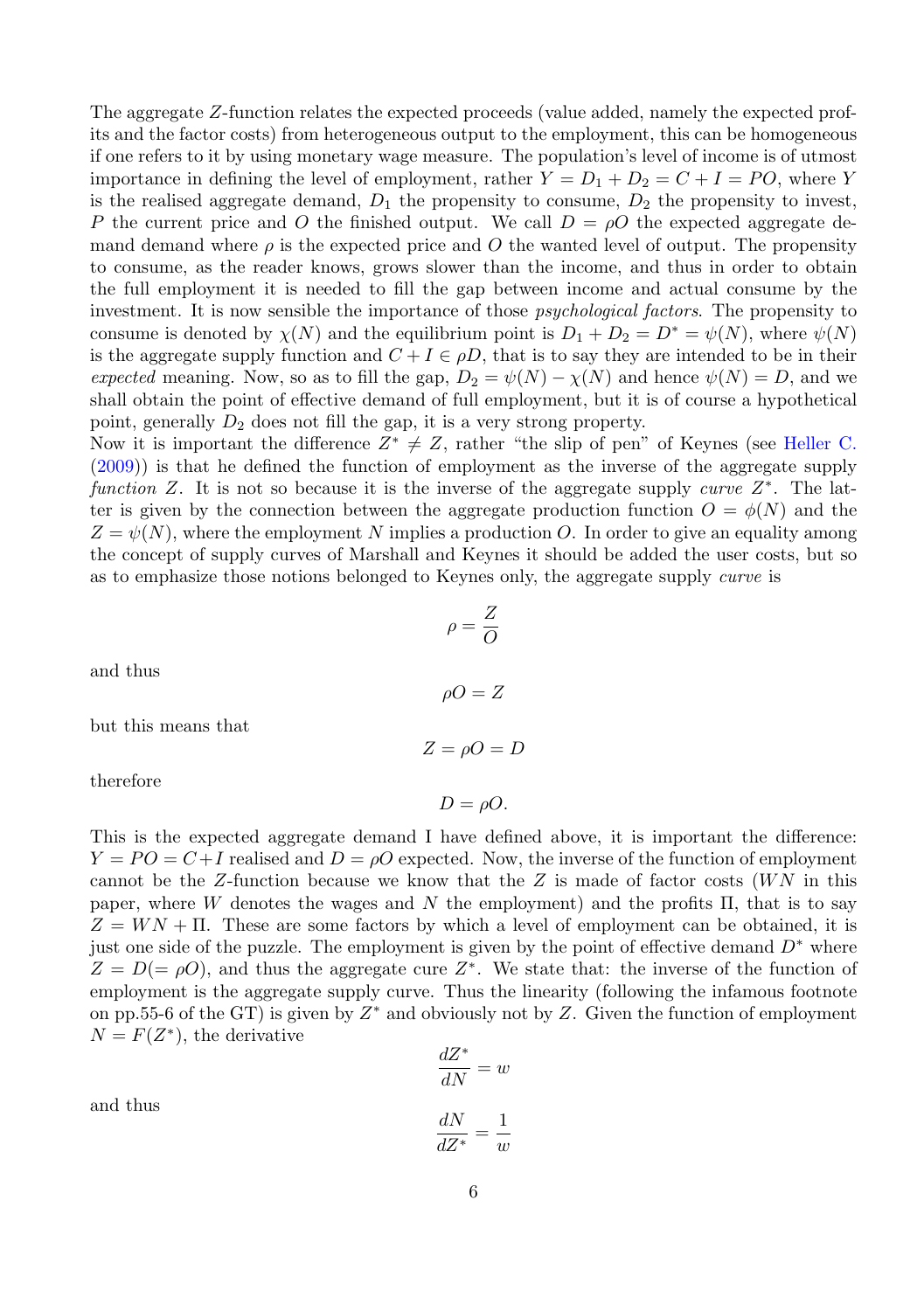where  $w$  is the nominal wage and hence  $Z^*$  is linear with a slope given by the reciprocal of the nominal wage. The problem was that  $Z_w = \frac{Z}{w}$  cannot be w and  $\frac{1}{w}$  at the same time, whereas it is possible by using the  $Z^*$  curve.

The point of equilibrium Following Brady M. E., Gorga C. (2009), the mathematical framework behind the linearity of the employment function is the clue that Keynes's thoughts were clear and mathematically elegant. The  $D = Z$  is  $\rho O = W N + \Pi$  and thus dividing for w, so as to have the quantity in terms of money-wage,  $\rho_wO = N + \Pi_w$ . It is the same to write  $\rho_w O - \Pi_w = N$  (namely  $D_w - \Pi_w = N$ ). The derivative with respect to N

$$
\frac{d\rho_w O}{dN} - \frac{d\Pi_w}{dN} = \frac{dN}{dN},
$$

thus

$$
\frac{d\rho O_w}{dN} - \frac{d\Pi_w}{dN} = 1.
$$

In calculating the product derivative for the first term on the left hand side

$$
\frac{\rho_w dO}{dN} + \frac{d\rho_w O}{dN} - \frac{d\Pi_w}{dN} = 1\tag{2}
$$

but given that Keynes on p. 283 of the GT writes that  $Od\rho_w = d\Pi_w$ , namely

$$
Od\rho_w = dD_w - \rho_w dO
$$
  
=  $dD_w - (\text{primary cost}) dO$   
=  $d\Pi_w$ .

Now, the equation(2) can be written as

$$
\frac{\rho_w dO}{dN} + \frac{d\Pi_w}{dN} - \frac{d\Pi_w}{dN} = 1
$$

hence

$$
\frac{\rho_w dO}{dN}=1
$$

and thus  $\rho_w \phi'(N) = 1$ , it means that the marginal product of labour is equal to one, that is to say each additional worker produces one unit of additional output, hence  $\phi''(N) = 0$ . It is worth noting that  $\rho_w dO = dN$  given that

$$
\rho_w \frac{dO}{dN} = \frac{\rho}{w} \frac{dO}{dN} = 1
$$

thus

$$
\frac{dO}{dN} = \frac{w}{\rho}.
$$

Now, given that  $d\Pi_w = d(D_w - N) = dD_w - dN$  then  $\int d\Pi_w = \int dD_w - \int dN$  therefore  $\Pi_w = D_w - N$ , this equation times w gives  $\Pi = D - W N$  namely  $\Pi = \rho O - W N$ . Adding WN to both sides we obtain

$$
\Pi + WN = \rho O \quad \text{or} \quad Z = D \tag{3}
$$

that is the point of effective demand. It is worth noting that the expected profit hinges on either the prices are greater, equal or less than the actual prices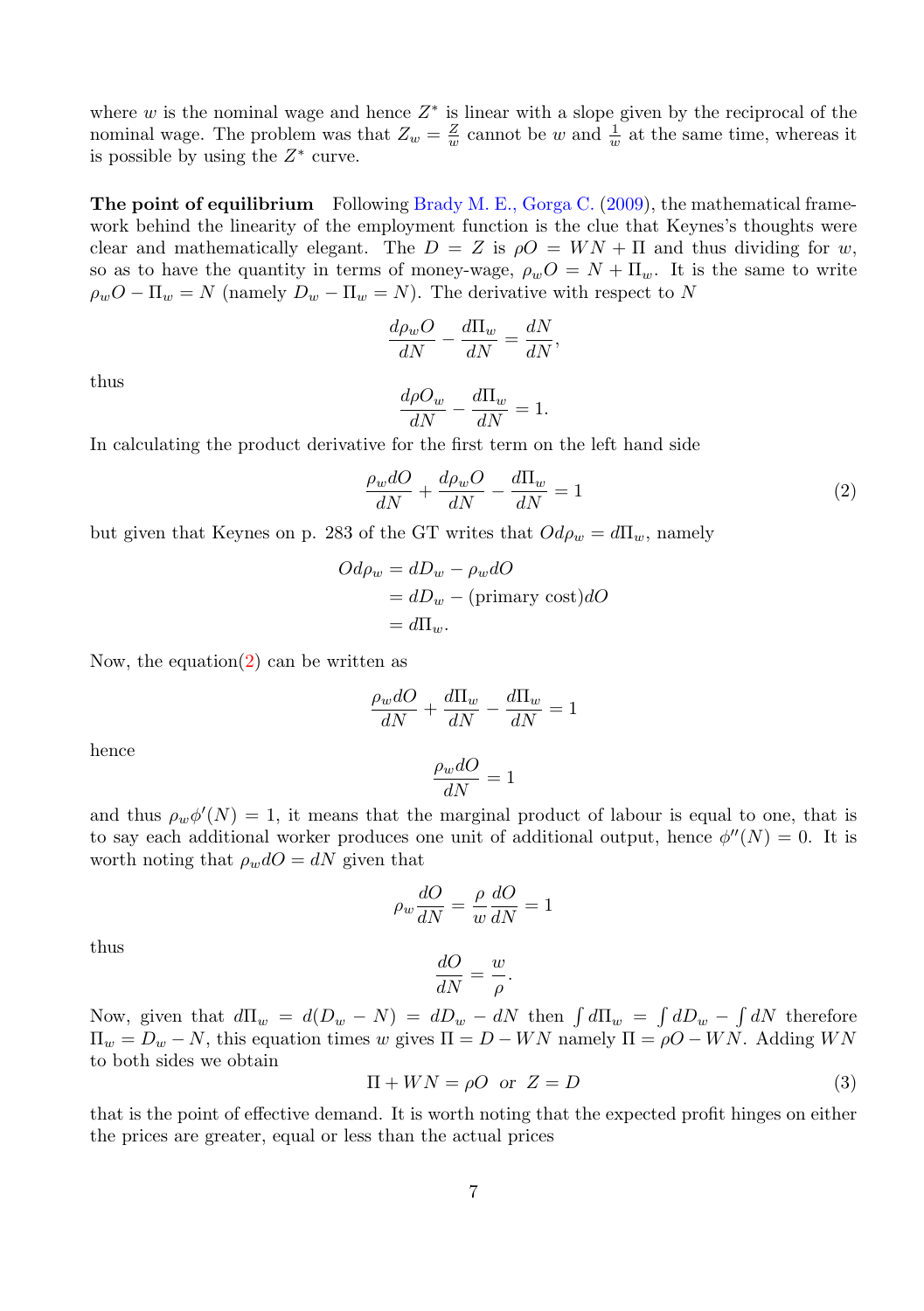#### 3 Subtle relations in the General Theory

The chapters 20-21 of the GT are of utmost importance, albeit have been always skipped by economists. The whole Keynes theory is formally depicted through these two chapters in terms of expectational elasticities in wage units and thus this analysis is paramount in order to comprehend the theory of supply curve/function. It will be clear the relation between the notion of elasticity and the subject of probability we have seen in section 1.

Elasticities Given the employment function  $N = F(D^*)$ , it is important to know that it is possible to add up all individual employment functions and thus

$$
F(D_w) = N = \sum N_n = \sum F_n(D_w).
$$

There are six expectational elasticities:

 $e_e$  is the elasticity of employment, the variation of the employed workers with respect to the costs of the firm's production

$$
e_e = \frac{dN}{dD_w} \cdot \frac{D_w}{N}
$$

 $e<sub>o</sub>$  the elasticity of production, how much the production of a firm grows when this firm has to face a particular effective demand

$$
e_o = \frac{dO}{dD_w} \cdot \frac{D_w}{O}
$$

 $e_p$  the monetary prices elasticity, their elasticity with respect to variations of the effective demand in terms of money

$$
e_p = \frac{dp}{dD} \cdot \frac{D}{p}
$$

 $e_w$  the elasticity of the monetary wages with respect to variations of the effective demand in terms of money

$$
e_w = \frac{dw}{dD} \cdot \frac{D}{w}
$$

 $e_d$  is the elasticity of the effective demand with respect to variations in the quantity of money

$$
e_d = \frac{dD}{dM} \cdot \frac{M}{D}
$$

e is the elasticity of the monetary prices with respect to the quantity of money

$$
e = \frac{dp}{dM} \cdot \frac{M}{p}
$$

In chapter 10 of the GT, Keynes used realized results  $Y = PO$ , thus N is the level of employment,  $N_1$  aggregate employment in the consumption goods industries, and  $N_2$  aggregate employment in the investment industries, it is straightforward that  $N = N_1 + N_2$ , but in this chapter the theory is treated as realised, thus  $\rho = P^*$ , where  $P^*$  is the exact value of P.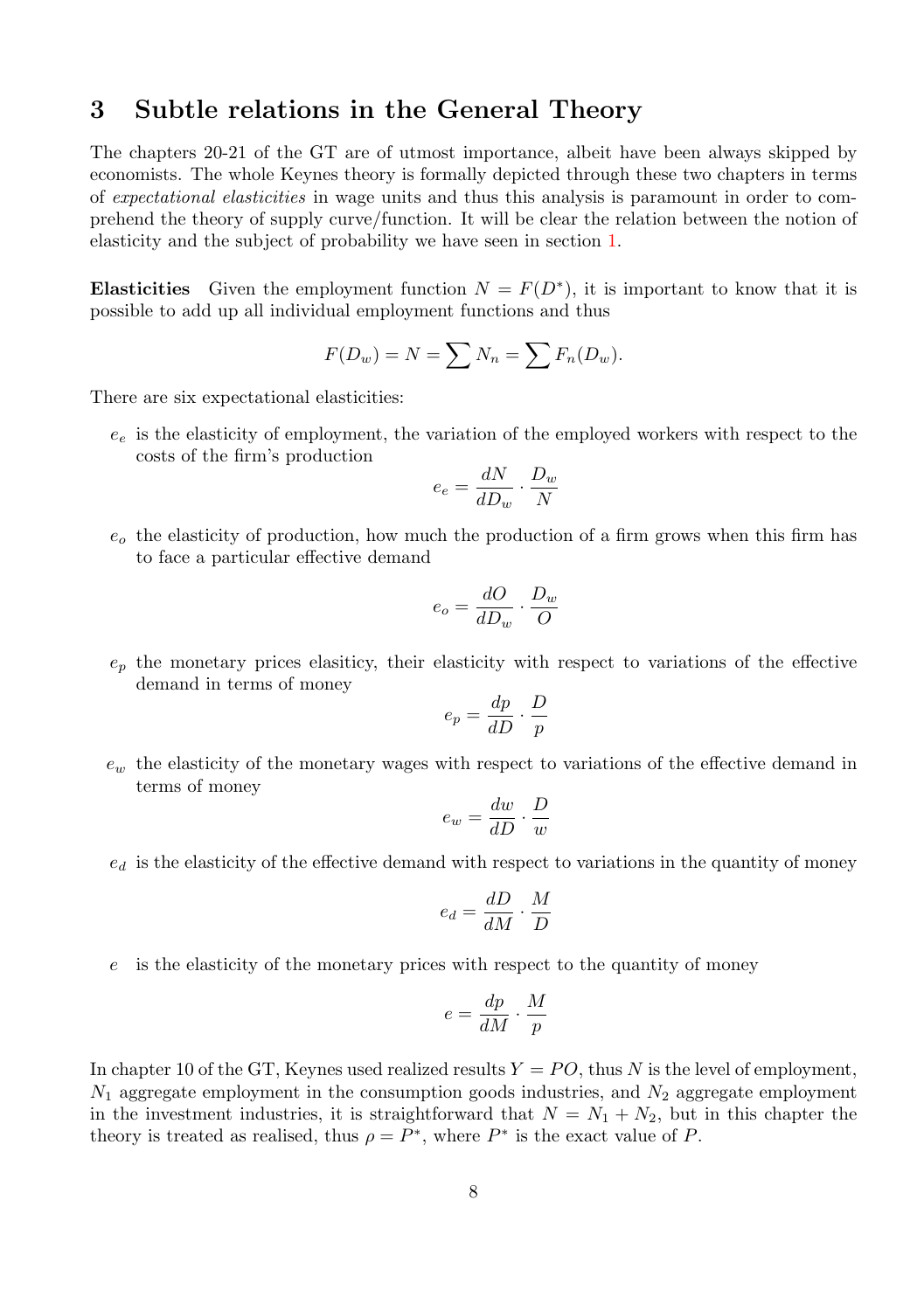In chapters 20-21 Keynes is referring to his theory in an expectational view and thus this approach is soundly different from the methodology used in the chapter of multiplier (ch.10). Moreover he gave a dynamical theory by means of elasticities so as to depict the relations which are the heart of the GT.

If we denote by  $M$  the quantity of money, by  $V$  its velocity, then

$$
MV = Y = PO \text{ if } \omega = 1, M_2 = L_2 = 0, M = M_1, [e = 1, e_d = 1];
$$

$$
MV = D = \rho O \text{ if } \omega < 1, M_2 = L_2 > 0, M = M_1 + M_2, [e_d < 1].
$$

If  $e_d = 1$ , people hold a constant proportion of their income in terms of money and there is no propensity to hoard Brady M. E., Gorga C. (2009), rather there is no uncertainty  $\omega = 1$ and thus there is not any speculative motive, the  $M = M_1$  (transaction money demand) and hence  $e = 1$ , that is to say the quantity of money moves proportionally to the variations of prices: the quantitative theory of money. Furthermore, given that  $\rho_w \psi'(N) = 1$ , we have that  $w/\rho = \psi'(N)$ , namely the marginal product of labour (mpl) is equal to the marginal factor costs, thus

$$
\frac{w}{\rho} = \frac{\text{mpl}}{e} \text{ and } \frac{w}{\rho} = \frac{\text{mpl}}{\omega}
$$

this tells us that if  $e = 1$  and thus  $\omega = 1$  there will be another *classical* property that is just a special case in the Keynes's theory.

If  $e_d < 1$  there is a degree of the propensity to hoard, whereas if  $e = 0$  it will be a maximum level of the propensity to hoard and the velocity  $V$  will be zero. It is now plain the importance of these chapters in the Keynes's formal approach, each elasticity is linked with the other. In the case  $e_d = 1$  the population holds a constant portion of money and thus  $L_2 = 0$  and  $u = 0$ . Now,  $e = e_p \cdot e_d$  thus if  $e_d = 1$  we shall obtain  $e = 1$  because  $e_p = 1$  too, rather if the effective demand is moving in the same proportion of  $M$ , then the movements of the prices hinge on the movements of  $D^*$  in terms of money, therefore the prices move proportionally to the variation of  $D^*$  that is the same variation of M. Also  $e_w = 1$  because the movement of money wages are in terms of  $D^*$  and thus in terms of e, hence it is the most important elasticity.

The weight of argument is hidden behind the e-elasticity level, rather its values are always the same, this relation ensure the use of probability (treated in the Treatise) in the GT. It is plain that the movements of  $D^*$  by  $e_d$  are of utmost importance in order to define all the elasticities such as  $e_w$ ,  $e_p$ ,  $e_e$  et cetera.

An important relation is that of the production function  $O = \phi(N)$ , where its elasticity is

$$
\frac{\frac{dO}{dN}}{\frac{O}{N}} = \frac{\frac{N}{O}}{\frac{dO}{dN}}
$$

where  $e'_{o} = e_{o}/e_{e}$  that is to say  $e_{e}e'_{o} = e_{o}$ , thus when  $e_{e}e_{o} = 0$ , then  $e_{d} = 1$  because there will be full employment given that  $D^*$  does not imply movement of N. Furthermore if  $e_e e_o = 1$  there will be constant returns, hence decreasing returns which grow proportionally to the growth of N.

# 4 A very brief topological comment on  $Z^*$

We say that  $Z^*$  and  $N = F(Z^*)$  are homeomorphic, and hence they share the same topological properties. We know that a Keynes's day is the quantum entity in his theory and thus the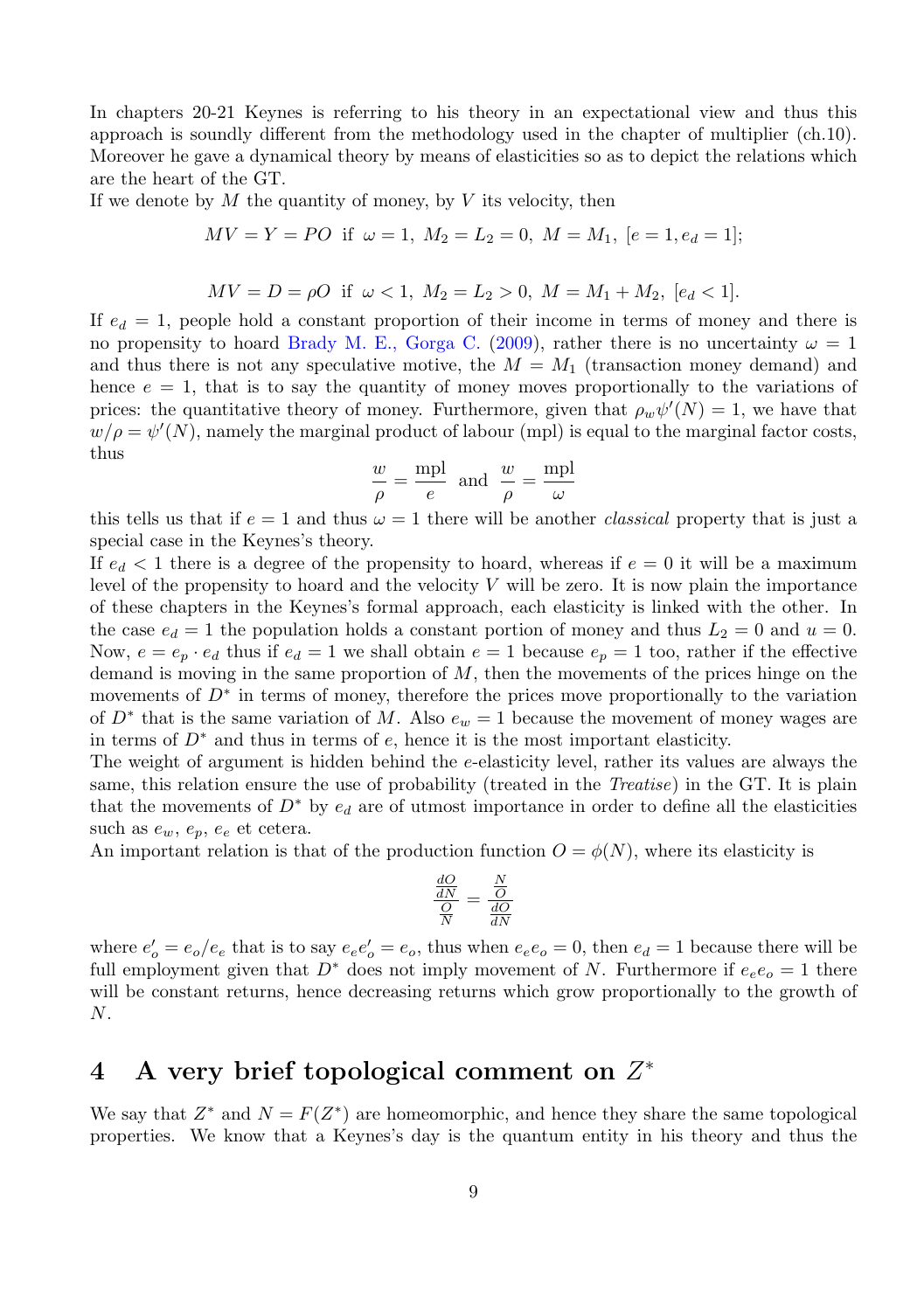smallest, but it is important to understand that although a day is intended quantum-like, the  $D^*$  of that day hinges on a sequence of information popped up during that day. There is a sequence of information called *filters*  $\mathfrak{F}$ , every filter is a convergent sequence of daily events. For instance, if there is a production period made of 4 days:  $\mathfrak{F}_1 \subset \mathfrak{F}_2 \subset \mathfrak{F}_3 \subset \mathfrak{F}$ . It is so because the empty set does not belong to  $\mathfrak F$  and every intersection and union of elements in  $\mathfrak F$  belongs to it. Thus we have a filter of neighborhoods of  $\mathfrak{F}(x)$  (a topology  $\mathfrak{D}$ ) where x is the point of  $D^*$ . In each day the closure of a set belonged to a day D has to encompass the point x of  $D^*$  of this day, and every set (a day) is dense in  $\mathfrak{F}(x)$ . We say that  $\mathfrak{F}$  is finer than  $\mathfrak{F}(x)$ , and thus it is convergent because it becomes smaller and smaller while it is reaching the point x.

The inverse means the continuity, rather if  $x \in D^*$  and the neighborhood U of the image  $f(x) \in N$ , the preimage of U, the set

$$
f^{-1}(U) = \{ x \in D^* ; f(x) \in U \}
$$

is a neighborhood of x. It is stressed that the inverse of  $N$  is  $Z^*$  in a topological point of view. Thus given a (daily) sequence of  $\{x_1, x_2, \ldots\}$  which converges to x in  $Z_n = D_n$ , so the sequence  ${f(x_1), f(x_2), \ldots}$  converges to  $f(x)$  in N.

Another important property is that each set is a Hausdorff space, thus given that the last day is  $(X,\mathfrak{T})$ , a subspace of it is Hausdorff as well. If this subspace is  $(K,\mathfrak{T}_k)$  (if X is today, K is yesterday, or two days ago et cetera), then the two points  $a, b \in K \subset X$  and  $a \neq b$ . These points are those which build the filter of that day up, and it is important to bear in mind. Furthermore, if there exist two subspaces  $A, B \in \mathfrak{T}$  where  $a \in A$  and  $b \in B$ , so  $A \cap B = \emptyset$ , thus  $(K, \mathfrak{T})$  is Hausdorff q.e.d.

Given that for every day we have a value for  $D^*$ , the  $Z^*$ -curve is made of Hausdorff spaces, because for each point  $x_n$  of  $D_n^*$ , if  $x_k \in G$  and  $x_n \in B$  then  $G \cap B = \emptyset$ . The  $Z^*$ -curve is also compact, rather given the finite closed sets  $D_n^*, Z^* = \{D_1^* \cup D_2^*, \dots\}$  there exists a  $Y \subset \cup_n D_n^*$ , then x and  $f(x)$  are homeomorphic (as I have already said).

## References

- BRADY M. E., GORGA C. (2009). Integrating the Formal, Technical, Mathematical Foundations of Keyness D-Z Model of the Theory of Effective Demand Into Keyness Decision Theory: Toward a New (and Final?) Interpretation of the General Theory. International Journal of Applied Economics and Econometrics 17(3), 195-235.
- Brady M. E. (2011). Keynes, Mathematics and Probability: A Reappraisal. International Journal of Applied Economics and Econometrics 20(2), 324-357.
- Hayes M. (2007). Keynes's Z-function, heterogeneous output and marginal productivity. Cambridge Journal of Economics 31(5), 741-753.
- Hayes M. (2008). The Economics of Keynes: A New Guide to the General Theory, Edward Elgar Publishing Ltd.

HAYES M. (2007). The Point of Effective Demand. Review of Political Economy 19(1), 55-80.

Heller C. (2009). Keynes's slip of the pen: aggregate supply curve vs employment function MPRA Paper no. 12837.